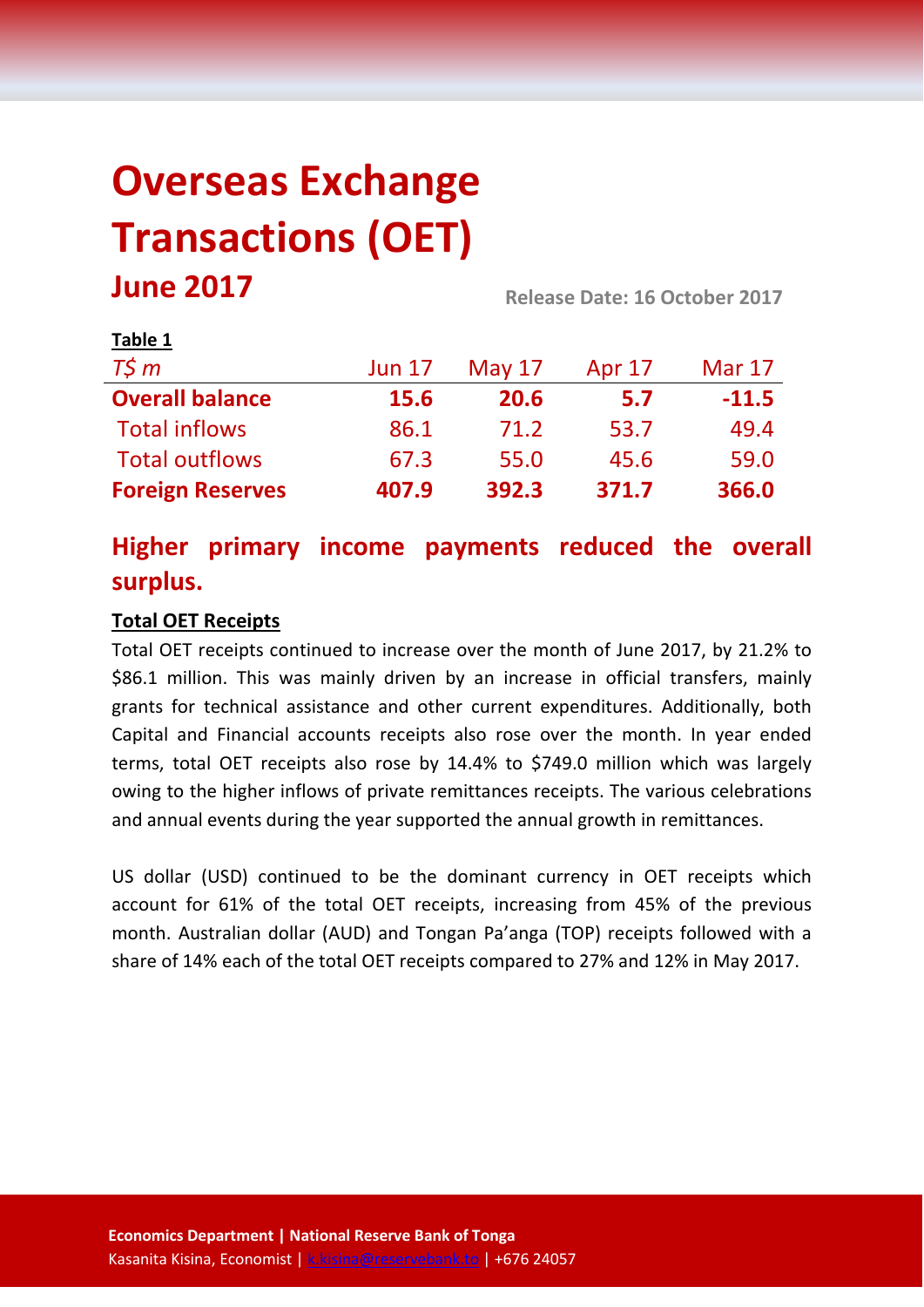#### **Current Account Receipts**

Current account receipts rose over the month by \$12.7 million (21.0%) to \$73.1 million. This was due mainly to an increase in official transfers, mainly official grants received for technical assistance and other current expenditures. Export, service and primary income receipts also rose over the month which added to the trend. Current account receipts represented 85% of total OET receipts. In year ended terms, total current account receipts rose by 17.1% to \$609.4 million. This was due mainly to private transfer receipts, particularly receipts for family support, which drove the annual increase in total OET receipts.

Transfer receipts rose by 20.8% to \$53.3 million over the month to June 2017. Official transfers contributed to the bulk of the overall increase in total OET receipts, which rose by \$12.8 million mainly official grant receipts for current expenditure and technical assistance. On the other hand, private transfer receipts which are mainly receipts for family support fell by \$2.2 million. This



coincided with the end of the events in the family month of May. Non-profit transfer receipts also declined by \$1.4 million, due to lower receipts of donation funds by churches compared to the previous month. The transfer receipts accounted for 62% of the total OET receipts. In year ended terms, total transfer receipts were \$53.8 million (15.6%) higher than the previous year, driven mainly by higher private transfer receipts, particularly receipts for family support.

Service receipts also rose over the month by 21.3% to \$16.5 million. This was mainly due to receipts from personal travel, which rose by \$2.3 million over the month. In addtion, receipts from other services rose by \$0.6 million in the same period. Over the year to June 2017, service receipts rose by \$30.5 million to \$169.1 million, of which 64% of total annual service receipts were from travel

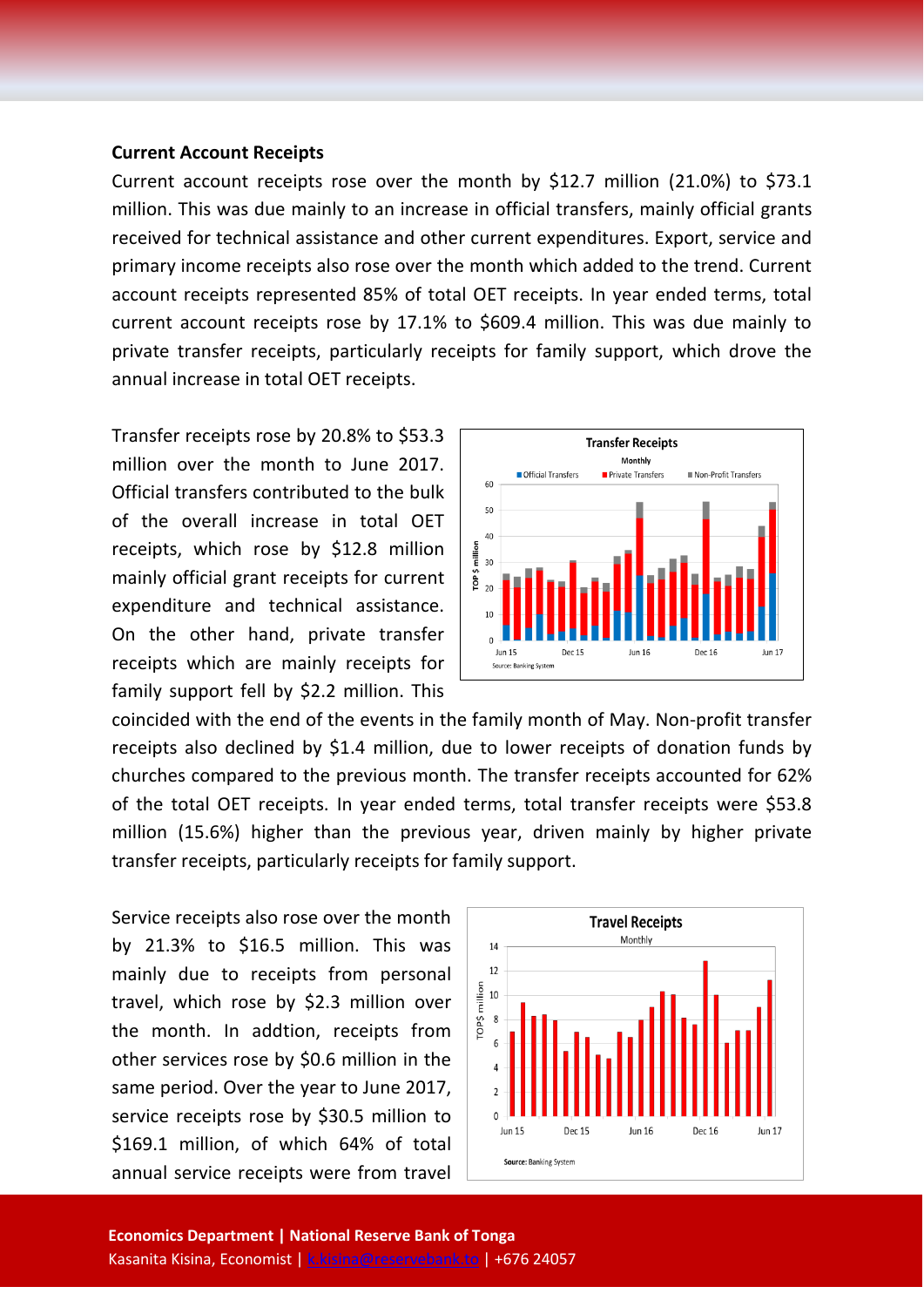and the remaining 36% were from the other service receipts. This corresponded to the 5.7% rise in international air arrivals and departures and the growth in the tourism sector.

The proceeds from export rose by \$0.3 million over the month, due mainly to \$0.2 million increase in receipts from other exports and \$0.1 million rise in agricultural proceeds. Marine export receipts on the other hand fell by \$0.1 million over the month. Total receipts from export also rose over the year by \$8.5 million. This was attributed mainly



to rise in proceeds from agricultural products by \$4.7 million which coincided with the 33.0% increasse in volume of agricultural products.

#### **Financial Account & Capital Account Receipts**

In June 2017, financial account rose by \$2.0 million to \$8.4 million mainly due to higher interbank transfer as it went up by \$2.3 million over the month. This was partially offset by a decline in direct investment mainly funds borrowed from parent companies by \$0.2 million. Capital account also rose over the month by \$0.3 million. Official transfer increased by \$0.4 million which was partially offset by a decline in private grants for private expenditure. Over the year to June 2017, the financial account declined by \$10.2 million to \$106.9 million whereas the capital account rose by \$15.1 million to \$32.6 million.

#### **Total OET Payments**

Total OET payments continued to increase, by 22.2% to \$67.3 million attributed mainly to higher import and primary income payments. Higher import payments were largely for oil imports, whereas the rise in primary income payments was mainly dividend repatriation to overseas shareholders. In annual terms, total OET payments rose by 12.0%, which was attributed to higher import and service payments, particularly for wholesale & retail goods and freight payments. The top three currencies for OET payments in June 2017 were USD, NZD and AUD which represented 51%, 25% and 11% respectively of the total OET payments.

#### **Current Account Payments**

Current account payments rose by 24.6% to \$64.5 million and accounts for 95.7% of the total OET payments. The major categories of current account payments rose with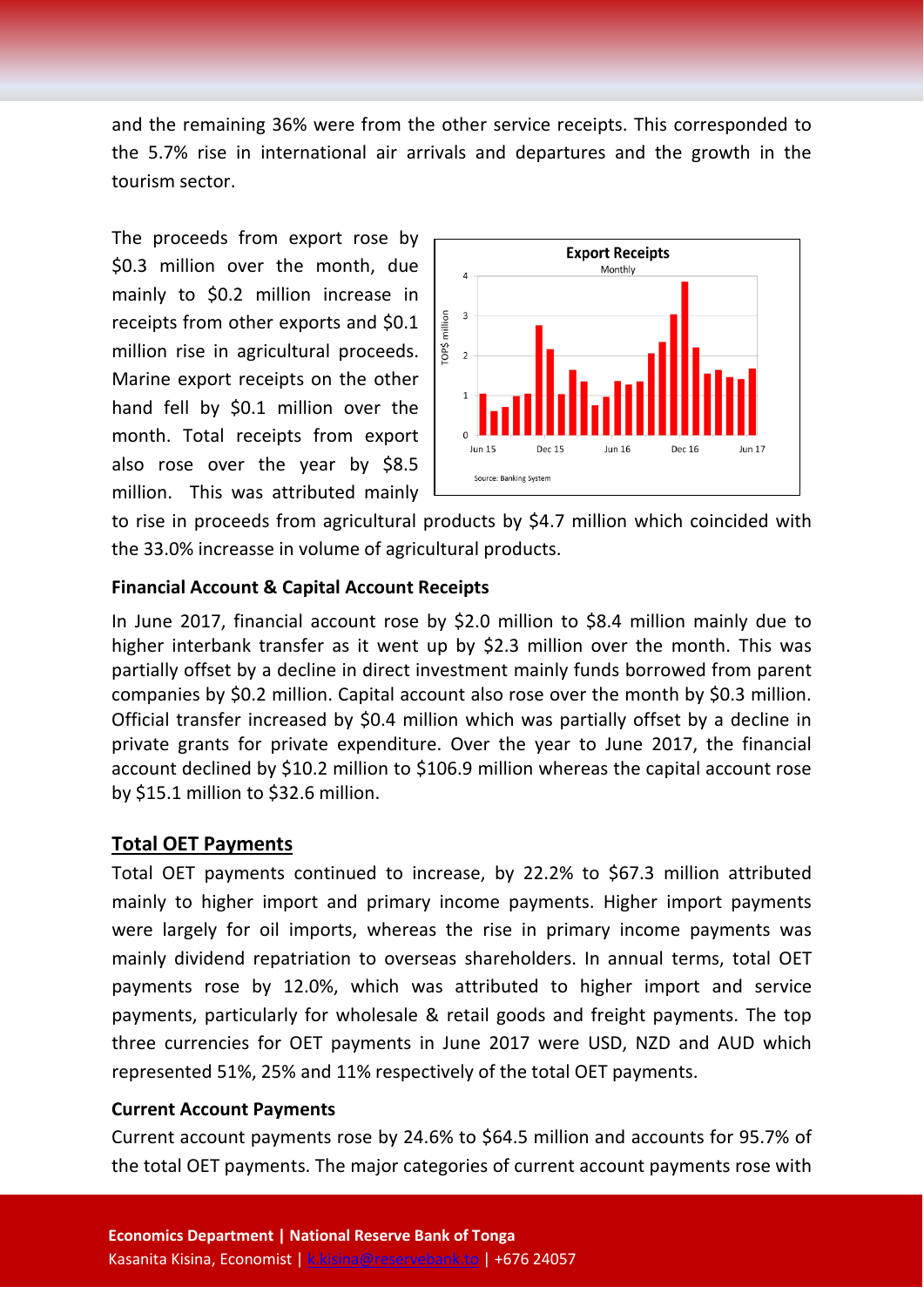the exception of transfer payments. Higher primary income and import payments during the month drove the overall increase in current account payments.

Total import payments for June 2017 rose by \$6.0 million to \$39.7 million over the month. This was mainly due to oil imports which rose by \$3.6 million over the month. Furthermore, payments for construction and motor vehicle imports rose by \$2.1 million and \$1.0 million respectively. On the other hand, payments for wholesale & retail declined by \$0.02 million and other import payments decreased by



\$0.7 million. Over the year, total import payments rose by \$45.0 million, particularly wholesale & retail import payments which coincided with the rise in container registrations by 10.0%.

Service payments over the month rose by \$1.1 million due mainly to other private services category, particularly payments for professional, management and other business services. In year ended terms, service payments rose by around 17% to \$142.4 million.

Primary income payments also rose by \$6.8 million over the month and by \$17.2 million over the year. Both these rises were attributed mainly to dividend repatriation by financial institutions to their non-resident shareholders.

On the other hand, transfer payments declined by 21.2% (\$1.1 million) to \$4.2 million. There were no official payments made during the month, whereas both the non-profit and private transfer payments declined by \$0.6 million and \$0.5 million respectively. In year ended terms, total transfer payments decreased by \$4.5 million, due mainly to the decline in private transfer payments particularly gifts sent to families and relatives abroad.

#### **Capital & Financial Account Payments**

Financial account payments fell by \$0.5 million over the month and over the year by \$10.4 million, mainly due to lower interbank transfer activities. Capital account payments continued to record no payment over the month, however, over the year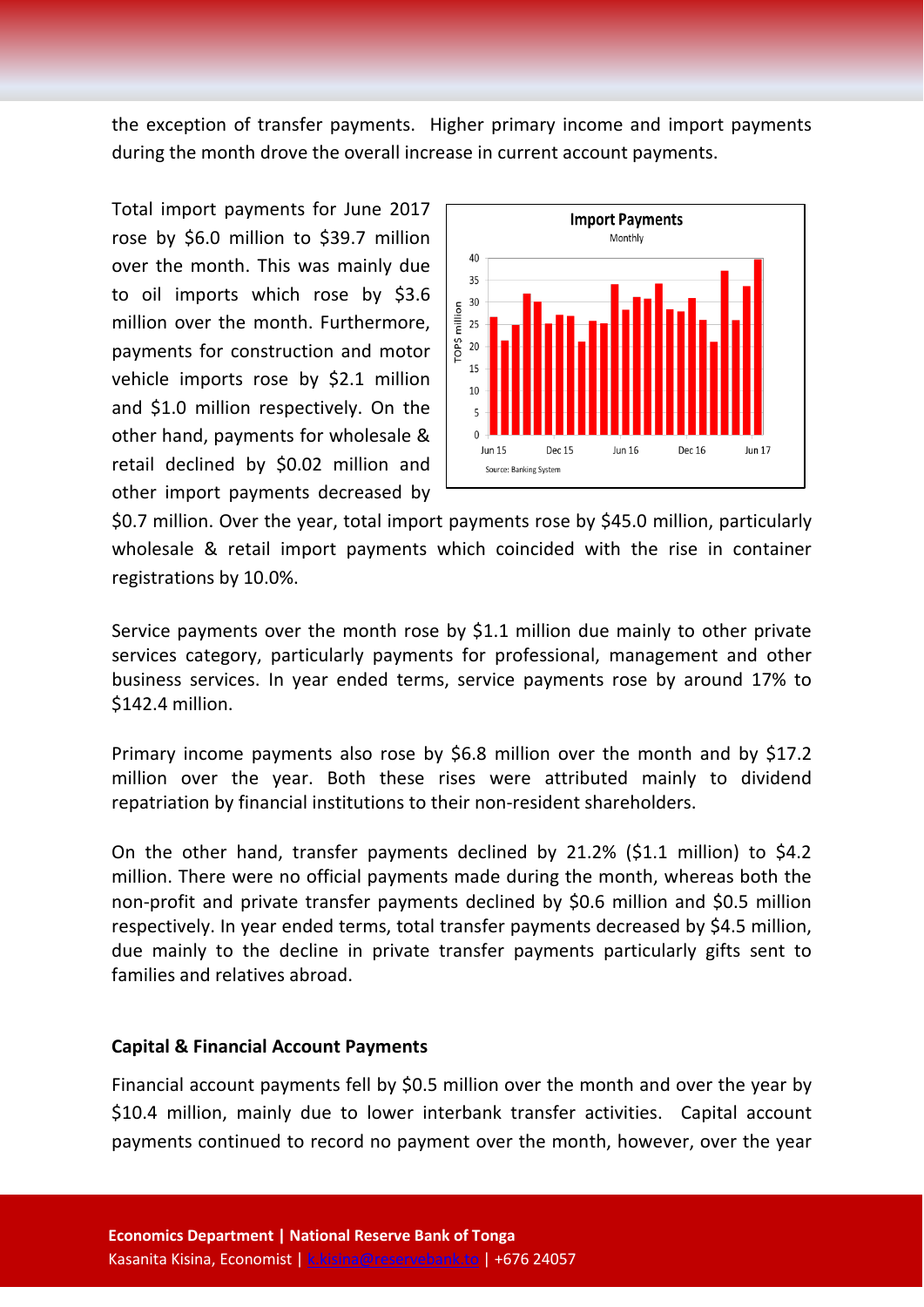capital account payments rose by \$0.4 million, due mainly to private grants for capital expenditures.

#### **Overall Balance & Foreign reserves**

The overall balance of Overseas Exchange Transactions reflected a surplus of \$15.6 million in June 2017. This contributed to the rise in the official foreign reserves to \$407.9 million in June 20[1](#page-4-0)7, sufficient to cover  $7.4<sup>1</sup>$ months of imports, which is still above the Reserve Bank's minimum range of 3-4 months of imports.

The outlook for the foreign reserves is to remain comfortably above the minimum range, given the expectation of on-going remittance receipts, Government receipts for technical assistance and other capital expenditures from donor partners which partly offset the higher anticipated import payments. However, delays to the inflow of these donor funds will pose a risk to the outlook.





<span id="page-4-0"></span> $1$  Method of calculation changed in February 2017 to include imports of both goods and services (previous method used imports of goods only)